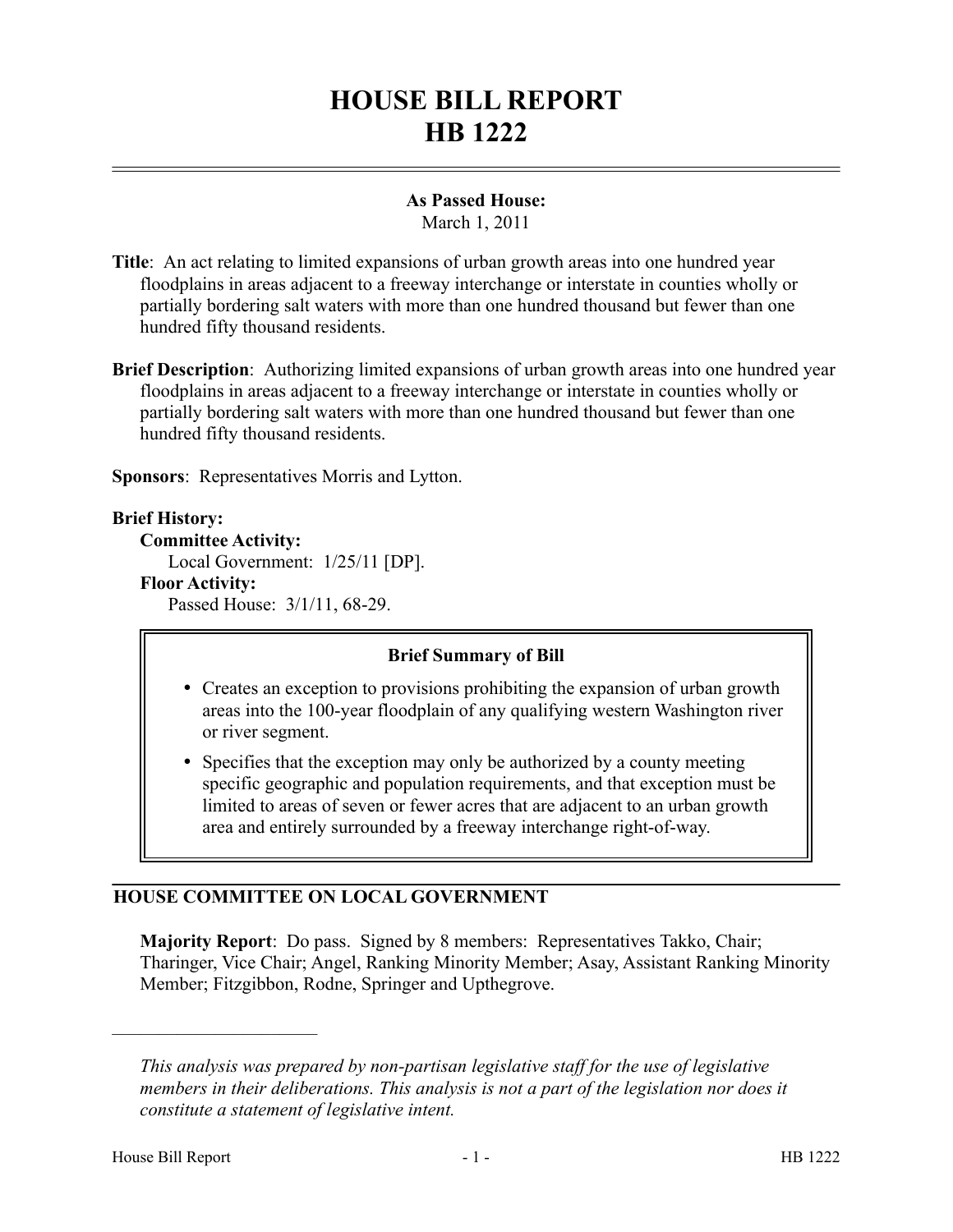**Minority Report**: Do not pass. Signed by 1 member: Representative Smith.

**Staff**: Heather Emery (786-7136).

### **Background**:

The Growth Management Act (GMA) is the comprehensive land use planning framework for county and city governments in Washington. Enacted in 1990 and 1991, the GMA establishes numerous planning requirements for counties and cities obligated by mandate or choice to fully plan under the GMA (planning jurisdictions) and a reduced number of directives for all other counties and cities.

The GMA includes numerous requirements relating to the use or development of land in urban and rural areas. Among other requirements, counties that fully plan under the GMA (planning counties) must designate urban growth areas (UGAs) or areas within which urban growth must be encouraged, and outside of which growth can occur only if it is not urban in nature. Planning counties and the cities within these counties must include within their UGAs and densities that are sufficient to permit the urban growth projected to occur in the county or city for the succeeding 20-year period.

In 2009 the Legislature adopted Engrossed House Bill 1967 (enacted as chapter 342, Laws of 2009 and codified at RCW 36.70A.110 (8)). This legislation established limited prohibitions on the expansions of UGAs into the 100-year floodplain of any western Washington river or river segment meeting specified water flow criteria.

#### **Summary of Bill**:

Provisions prohibiting the expansions of UGAs into the 100-year floodplain of any qualifying western Washington river or river segment are modified. A county with more than 100,000 but fewer than 150,000 residents that is wholly or partially bordered by salt waters may authorize the expansion of a UGA into the 100-year floodplain of any western Washington river or river segment meeting specified water flow criteria if the expansion area is: (1) adjacent to a UGA; (2) entirely surrounded by a freeway interchange right-of-way; and (3) a single parcel or contiguous parcels with a total land area of seven acres or less.

#### **Appropriation**: None.

**Fiscal Note**: Not requested.

**Effective Date**: The bill takes effect 90 days after adjournment of the session in which the bill is passed.

## **Staff Summary of Public Testimony**:

(In support) This bill implements an agreement between parties following the passage of 2009 legislation that adversely affected two property owners, who, as a result of that legislation, cannot get services to develop their property. While there is a local option available to address the situation, it is far more expensive than a legislative fix. Additionally,